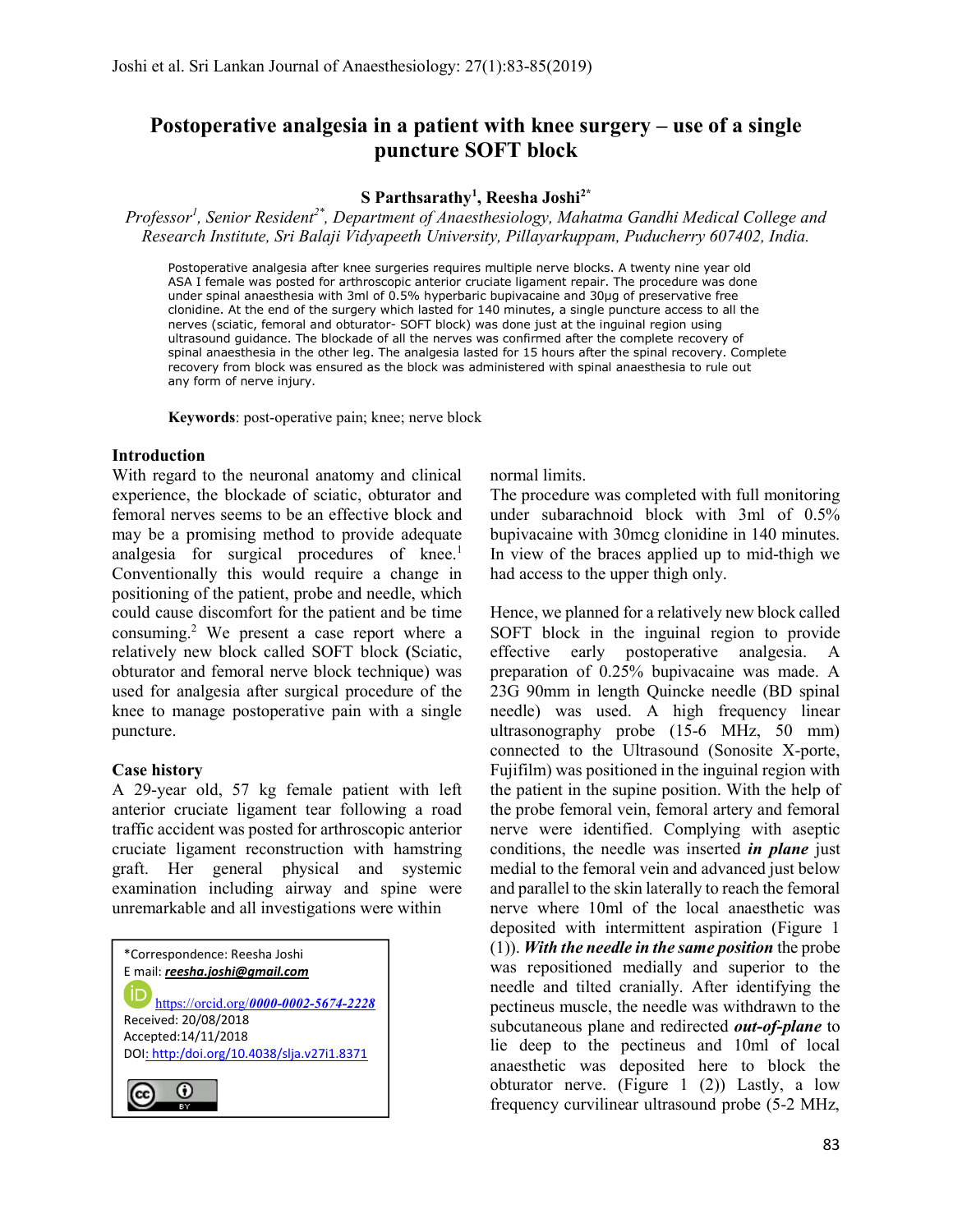60mm) was placed vertically inferior to the needle. The sciatic nerve was identified to lie longitudinally below the inferior border of the quadratus femoris muscle which appears as a "lesser than" sign. However, this time the needle was again inserted in-plane below the quadratus femoris and 20ml of local anaesthetic was injected here (Figure 1(3) and Figure 2). The whole procedure lasted less than five minutes. We waited for the complete recovery of spinal anaesthesia in the other leg to verify and establish the loss of pin prick in the femoral and sciatic nerve dermatomes. The adduction was very weak in the blocked leg which demonstrated obturator nerve blockade.

Postoperatively the patient was prescribed tramadol 50mg i.v. on demand. The patient had sensory and motor block for 12 hours and effective analgesia for 15 hours after the complete recovery from spinal local anaesthetic drug. As the block was administered with the patient under neuraxial anaesthesia, we ensured recovery from the block without any possible nerve injury.



Figure 1. Positioning of the ultrasound probe at various locations for the SOFT block.

#### **Discussion**

Peripheral nerve blocks have been proven to improve postoperative analgesia which is devoid of side effects of central neuraxial blockade like urinary retention, hypotension, and epidural hematoma; and also provides better patient satisfaction and rehabilitation compared with IV narcotic drugs for knee and below knee procedures.3,4

Ultrasound-guided techniques have facilitated the anaesthesiologists to reduce the dose of local anaesthetic drugs, allowing combined or multiple blocks.<sup>5</sup>



Figure 2. Sciatic nerve is surrounded by local anaesthetic deposited in the third part of the SOFT block.

The knee is supplied by branches from the nerve to vastus medialis, saphenous nerve, anterior and posterior divisions of the obturator nerve and the sciatic nerve (tibial and the peroneal components).6,7 Sciatic, obturator and femoral nerve blocks are preferred in surgical procedures of the lower limb for post-operative analgesia.<sup>1</sup> Various studies have concluded that the combination of these blocks improves the postoperative analgesia significantly. $\hat{s}$ <sup>9</sup> However, combining these blocks needs a change of position, causing discomfort and logistic difficulties in trauma patients, apart from being time consuming. A single injection technique to block all these nerves can provide ease of practice. We have used a relatively new technique of blocking all three nerves in a single puncture, which requires less time, simple position and provided adequate analgesia. Our block was completed within five minutes in the supine position.

A study was conducted on 50 patients with torn knee ligaments where SOFT block was given for anaesthesia and they have reported the success to be comparable to blocking individual nerves while being less time consuming (less than 25 mins) and more comfortable to the patients.<sup>10</sup>

As administration of nerve blocks with already established spinal anaesthesia is prone to nerve injuries<sup>5</sup>, we followed up the case for one week to